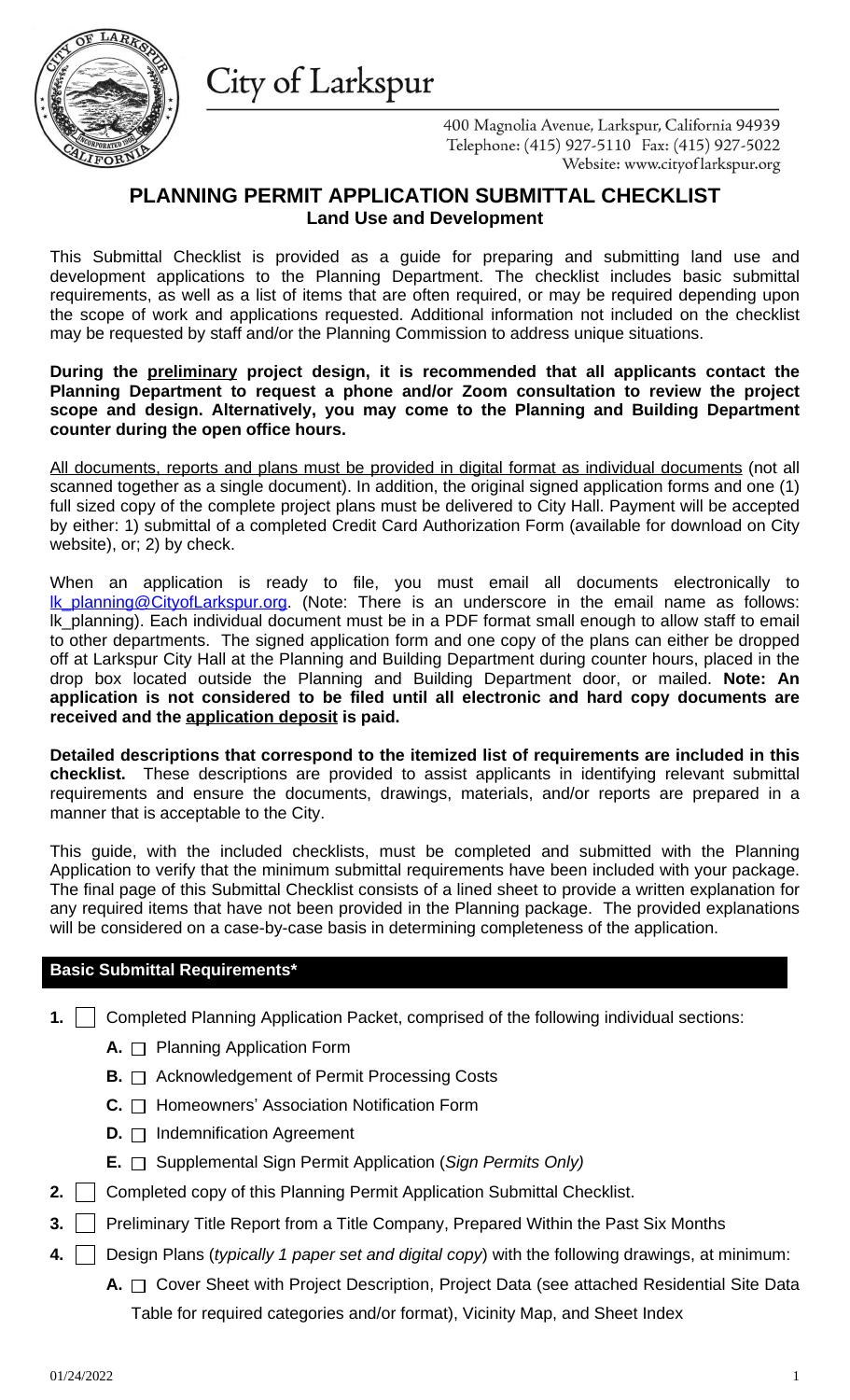- $B. \Box$  Site Plan
- **C.** Roof Plans
- **D.** □ Floor Plans
- E.  $\Box$  Building Elevations
- **F.** □ Building Cross Sections
- **G.** □ Boundary and Topographic Survey
- **H.** □ Preliminary Grading Plan
- **I.**  $\Box$  Preliminary Drainage Plan
- **J.** □ Landscape Plan
- **K.** □ Sign Details (*Sign Permits Only*)
- **5.** | Materials and Colors Sample Board
- **6.**  $\Box$  Payment of Application Fees (Please Refer to Current Fee Schedule)

*\* A detailed description of each of the basic submittal requirements is provided, beginning on page 3.*

| <b>Potential Submittal Requirements*</b> |                                            |
|------------------------------------------|--------------------------------------------|
| <b>Story Pole Plan/Story Poles</b>       | 20.                                        |
| 7.                                       | <b>Archaeology Report</b>                  |
| <b>Staking Plan</b>                      | 21.                                        |
| 8.                                       | <b>Transportation/ Traffic Study</b>       |
| <b>Elevation Certificate</b>             | 22.                                        |
| 9.                                       | <b>Transportation Management Plan</b>      |
| 10.                                      | 23.                                        |
| <b>Arborist Report</b>                   | <b>Photometric Study</b>                   |
| <b>Stormwater Control Plan</b>           | <b>Biological Assessment</b>               |
| 11.                                      | 24.                                        |
| 12.                                      | 25.                                        |
| <b>Preliminary Geotechnical Report</b>   | <b>Hydrological Report</b>                 |
| 13.                                      | 26.                                        |
| Utility Plan                             | Defensible Space Plan                      |
| <b>Construction Management Plan</b>      | <b>Constraints Map</b>                     |
| 14.                                      | 27.                                        |
| 15.                                      | 28.                                        |
| Renderings                               | Affordable Housing Plan                    |
| 16.                                      | 29.                                        |
| Photosimulations                         | <b>Operational Characteristics for Use</b> |
| 17.                                      | <b>Circulation Assessment</b>              |
| <b>Acoustical Study</b>                  | 30.                                        |
| 18.                                      | 31.                                        |
| <b>Historic Study</b>                    | <b>Vegetation Management Plan</b>          |
| 19.                                      | 32.                                        |
| <b>Shadow Study</b>                      | <b>Other Project Specific Information</b>  |
|                                          |                                            |

*\*A detailed description of each of the potential submittal requirements listed above is provided, beginning on* page #7. Please note that each project and project site is unique and may warrant the request for additional *information at the discretion of staff or the Planning Commission.*

# **Preparing Plans, Materials, Studies, and Reports**

Some items required on the checklist may be combined on the submitted plans, so long as the plans are legible and all of the necessary information can be easily ascertained. Please note that structural drawings and calculations are not required for most Planning permit applications. *If, for some reason, you choose not to provide a required item in your submittal package, please specify the reason by written statement at the end of this checklist.* Staff will consider these statements in determining completeness of the submittal package on a case-by-case basis depending upon the unique circumstances of the project and the project site.

After completing this submittal checklist, include it with all of the application materials and processing deposit, and submit the package to the Planning and Building Department. The amount of deposit will be determined by the type and number of application(s). The fee schedule is available for download on the City website.

# **Project Review Process**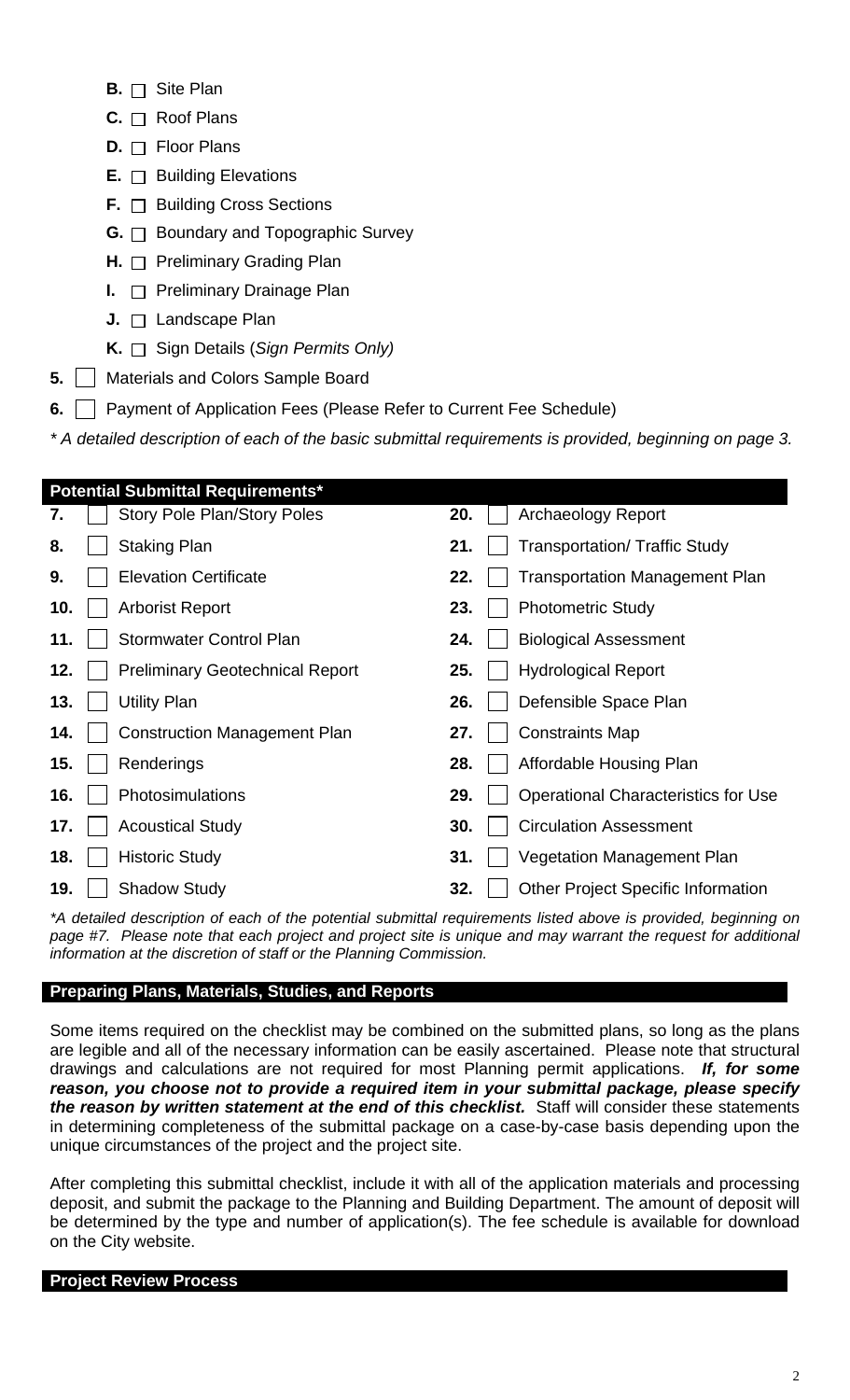the project is deemed as incomplete for processing, a list of the additional items necessary to continue review of the project will be provided. You may be required to provide additional information beyond the basic and potential submittal requirements provided with your initial application, depending upon the need for clarifications related to particular aspects of the development proposal, specific site conditions, and/or as part of the environmental review process. The project status letter may also include preliminary merits comments to identify any aspects of the proposal that appear inconsistent with the findings necessary for approval of the requested permit(s). *Preliminary Merits Comments* are advisory in nature, and are not considered as completeness items. Rather, they are intended to aid the applicant in identifying aspects of the project that would benefit from further consideration and/or modifications prior to being considered by the decision-making body.

# **Detailed Description of Basic Submittal Requirements**

- **1. Completed Planning Application Packet. (One copy.)** The City's Planning Application packet is comprised of an *Application* Form, *Acknowledgement of Permit Processing Costs* form, *Homeowners' Association Notification* form, and *Indemnification Agreement form*. These forms can be downloaded from the City's website at http://www.cityoflarkspur.org/PlanningApplication or they can be mailed or emailed upon request. All forms must be completed in their entirely, and wet signed by the applicant and the owner (if different from the applicant) before they can be accepted. Both the original signed copy and a scanned digital copy are required when the application is filed.
- **2. Completed copy of this** *Planning Permit Application Submittal Checklist***. (One copy.)** A completed copy of this *Planning Permit Application Submittal Checklist* must be included with the materials included in your application package at the time of filing. Staff will review the completed form and will verify that all of the checked items are included with your application.
- **3. Preliminary Title Report from a Title Company. (Two copies.)** The preliminary title report must be issued from a Title Company within the last six (6) months, and must reflect the current status of the [property including all recorded](http://www.cityoflarkspur.org/DocumentCenter/Home/View/150) easements and proof of ownership.
- **4. Design Plan Sets. (One Full Sized Hard Copy and a Full Digital Copy).** Full-sized plan sets should not exceed 24 inches by 36 inches. Any reduced sized plan sets [\(required](http://www.cityoflarkspur.org/PlanningApplication) later for the Planning Commission packets) should be 50% size. All plans must be drawn to scale and include scaled dimension lines. In addition, plans must include a graphic scale conversion that allows for accurate measurements when plans are reproduced at differing sizes for inclusion in staff reports or viewed through various mediums after being archived into City records. The digital plans must be provided with all pages merged as a single document. The size of the document must be capable of being transmitted by email. The digital copy may be submitted on CD or flash drive, or it may be emailed to a Planning staff member.

All plans shall include an information/title block with the initial date of completion and any subsequent revision dates, the project name, site address and Assessor Parcel Number (APN), and the name and contact information of the plan preparer(s). If the preparer is a licensed professional, the plans must be wet stamped and signed.

Plan sets shall, at minimum, be comprised of the following pages:

- **A. Cover Sheet with Project Description, Project Data, Vicinity Map, and Sheet Index.** A Site Plan must be submitted that contains the information listed below:
	- *Project Description* The project description must summarize all aspects of the project related to demolition, construction, site work, changes in use, and changes to the appearance of existing structures associated with the work under review. If grading is involved, the volume of grading should be provided as a measurement of cut, fill, and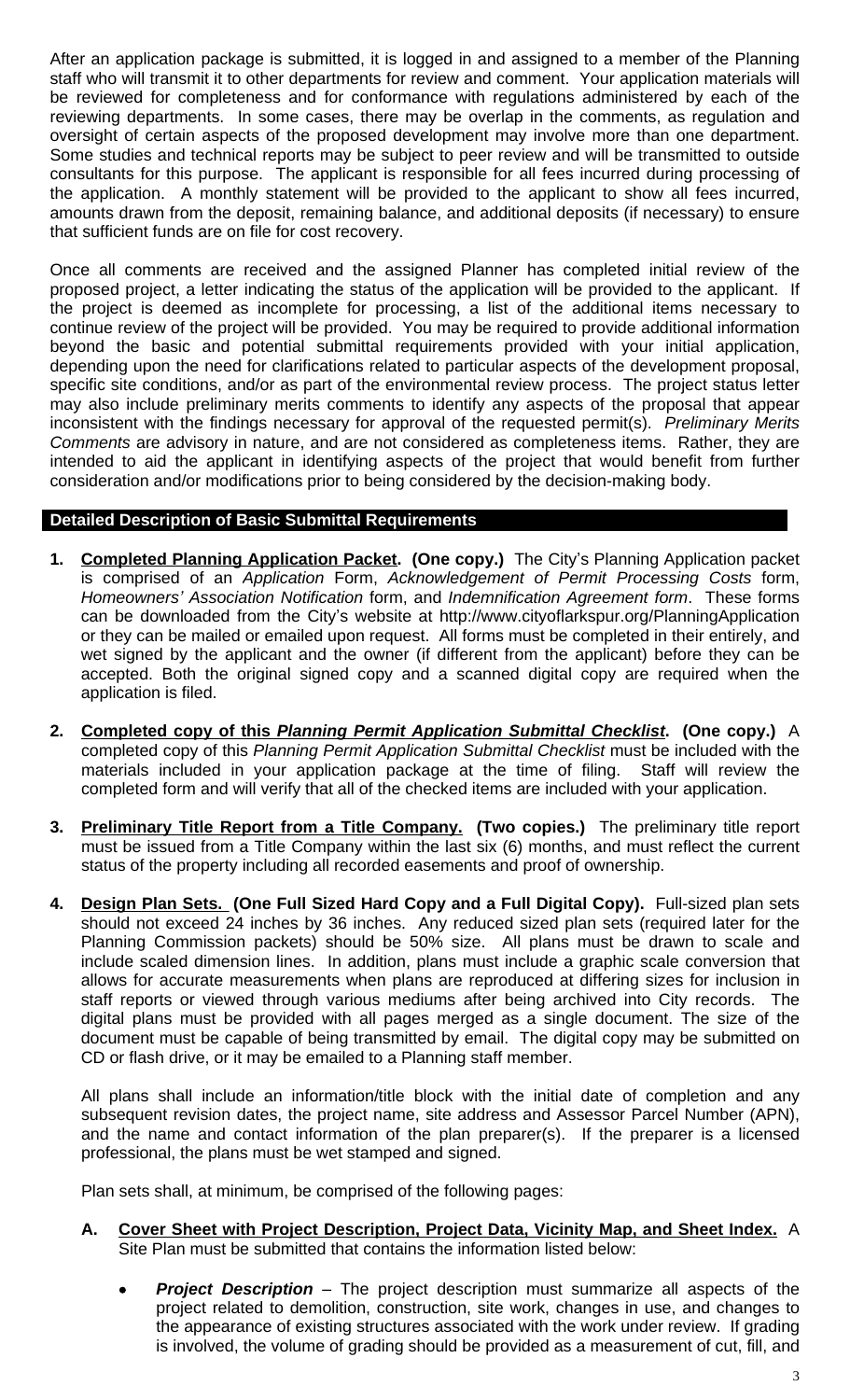conformance with each of the applicable zoning standards governing development on the site. Where the project deviates from prescribed standards, a note should be included to indicate the corresponding Planning entitlement being requested to allow for the proposed deviation.

For projects on sites other than those regulated by R-1 and R-2 Zoning, please carefully review the zoning regulations and include applicable project data in the same general format as the Residential site Data Table.

- *Vicinity Map –* The vicinity map must show the location of the property within the larger context of the surrounding community.
- *Sheet Index* The Sheet Index must list each sheet included within the Planning application plan set, listed by page number and title of the corresponding sheet. Please ensure that titles are consistently applied throughout the plan set.
- **B. Site Plan.** The Site Plan must be consistent with required surveys (which must be referenced) and must contain all of the information listed below:
	- *Boundaries* The site plan must show all existing and proposed lot lines, labeled with their metes and bounds, open space, and the locations of existing and proposed easements and rights of way. If the property is split zoned, the zoning boundary must be indicated. If the property is governed by a planned zoning district, then all contiguous legal lots of record under a single ownership must be shown.
	- *Structures* The footprints of all existing and proposed structures and buildings on the subject property, including any structures proposed to be removed, must be indicated and drawn to scale. Their use, location, and setbacks to all property lines must be indicated. (All building setbacks from property lines must be dimensioned on the plans.) The maximum extent of each proposed building footprint shall be shown in a relative line weight that is heavier than those lines that show other project components. For projects that involve additions, the additional building area shall be shaded and walls to be demolished shall be dashed. Areas proposed for demolition shall be hatched. The footprint and height of any existing or proposed structure on adjacent properties may be required to be provided in some instances. Plans for retaining walls shall indicate the top and bottom of wall elevations.
	- *Noise Generators* The location of any proposed swimming pool equipment, air conditioners, generators, or other noise generators, must be indicated, and specifications including the size, height, and anticipated noise levels shall be provided. The equipment must conform to minimum setback requirements for accessory structures and additional documentation must be provided (either on the plans or in a separate document) to demonstrate that the Noise Control Regulations would be met, pursuant to Larkspur Municipal Code Chapter 9.54.
	- *Lighting* All exterior lighting (for structures and landscaping), including the location, total height of light standard (if any), type, style and color of fixture, direction and intensity at the property boundaries. Exterior light sources shall not create a glare or hazard on adjoining streets or be annoying to adjacent properties or residential areas. The location of lights and electric conduits in landscaped areas shall be coordinated with the landscaping and irrigation plans, which shall be consistent with the information shown on the required Site Plan.
	- *Natural Features* All natural features, such as rock outcrops, ridgelines, wetlands, creeks (flow line and top of bank), ponds, waterbodies, and all existing significant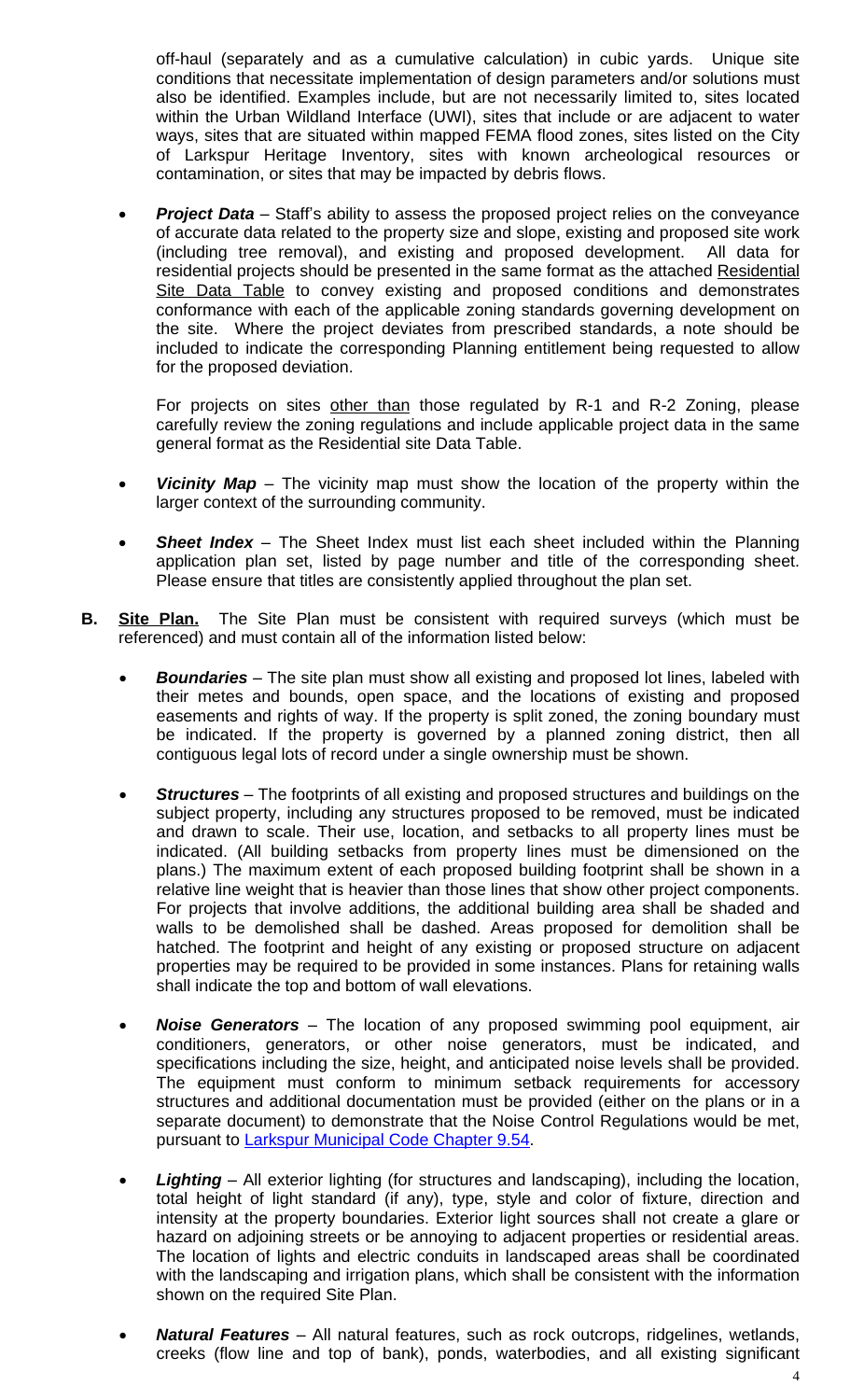vegetation, including significant vegetation to be removed as part of the project, must be shown. The approximate location of all areas subject to inundation or storm water overflow and the location, width, and direction of flow of all watercourses including tide water must be shown. The trunk location, dripline, and common and scientific names of all existing trees on the subject property with a 50-inch or greater trunk circumference measured at a height of 24-inches above grade must be shown. Any trees proposed for removal must be indicated along with the reason why they are proposed to be removed. Areas of identified geological instability shall be identified, including faults, landslides, and mapped debris flows.

- **Topography** Existing site contours must be shown at the same intervals as the required Topographic Survey (discussed below), and their respective elevations must be labeled. All natural features such as creeks, flood zones, slides, faults, debris flows, rock outcrops, and human made improvements must be shown. For properties which contain a creek (perennial, intermittent or ephemeral), the plans must show the creek bank contours, approximate centerline of the creek, the low flow channel, and top and toe of both banks of the creek. Distances from the top of the bank to the nearest adjacent buildings must be included.
- *Parking and Vehicular Access* Proposed off-street parking and loading areas, including access driveways and maneuvering areas, must be indicated and dimensioned. The necessary turning radius for back-out maneuvers, parking angles, dimensioned parking stalls (including interior dimensions of garages), driveway profiles, cross-sections through the driveway, turnouts, turnarounds, driveway dimensions, entry gates, and the clear vision triangle at intersection of roadways and/or driveways must be shown. Typical cross sections and proposed grades of all streets, and details of curbs, gutters, sidewalks, and other improvements must be included. The site plan must show the legal access from the property to a public right of-way, the width of the right-of-way, and the edge of pavement and width of the street along the property's frontage. All parking and access easements and dedicated areas of the property must be identified. Loading and unloading areas, as well as parking spaces meeting state accessibility requirements, must be shown for non-residential projects. Where bicycle parking is required, plans must show means of access, location, number of spaces, and type of parking racks and/or lockers. Corresponding details for the provided racks and/or lockers must also be included.
- *Associated Site Design Elements* The location of identification signs, street address, propane tanks, trash enclosures, exterior lighting fixtures (also discussed above), mailboxes, fencing, trellises, paths and walkways (including paving materials), retaining walls, and other features that affect the exterior appearance and use of the property and adjacent property must be indicated. For retaining walls, the top of wall elevation and the bottom of wall elevation shall be labeled.
- *Natural State –* On properties with an average slope of 10 percent or greater (hillside properties), include information in the data summary table that contains the existing, proposed, and minimum required area of Natural State. This may also be provided on a separate sheet along with a diagram of the Site Plan to indicate how the calculation was made. Natural State is defined as the portion of a lot (excluding vehicular easements serving other properties) that is open and undeveloped with structures and other impermeable surfaces. Impermeable surfaces include, but are not limited to, the footprint of structures, paved walkways and driveways, swimming pools, decks, patios and walls, but shall not include permeable materials such as turf block or crushed granite. Other materials designed for permeability may be considered on a case-bycase. Final determinations will be made by the Planning Department in consultation with the Department of Public Works, with consideration being given to factors such as suitability of material, performance issues, and method of installation.
- **C. Roof Plan.** Roof plans must indicate existing and proposed pitch, slope direction, hips, valleys, and general size and location of any mechanical equipment, vents, ducts, skylights, and chimneys. The roof plans must be overlaid on the topographic contours and include roof corners and ridgeline elevations. It is preferable that the proposed roof plan be included on the site plan.
- **D.** Floor Plans. Floor Plans must be fully dimensioned and drawn at a scale of  $\frac{1}{4}$  inch per foot for all levels of existing and proposed structures. The garage and all food preparation facilities, windows, doors, and stairways must be shown, withall rooms labeled according to intended use. Floor area calculations shall be provided below the title of each drawing. For projects that involve an addition, the existing floor area shall be outlined with a dashed line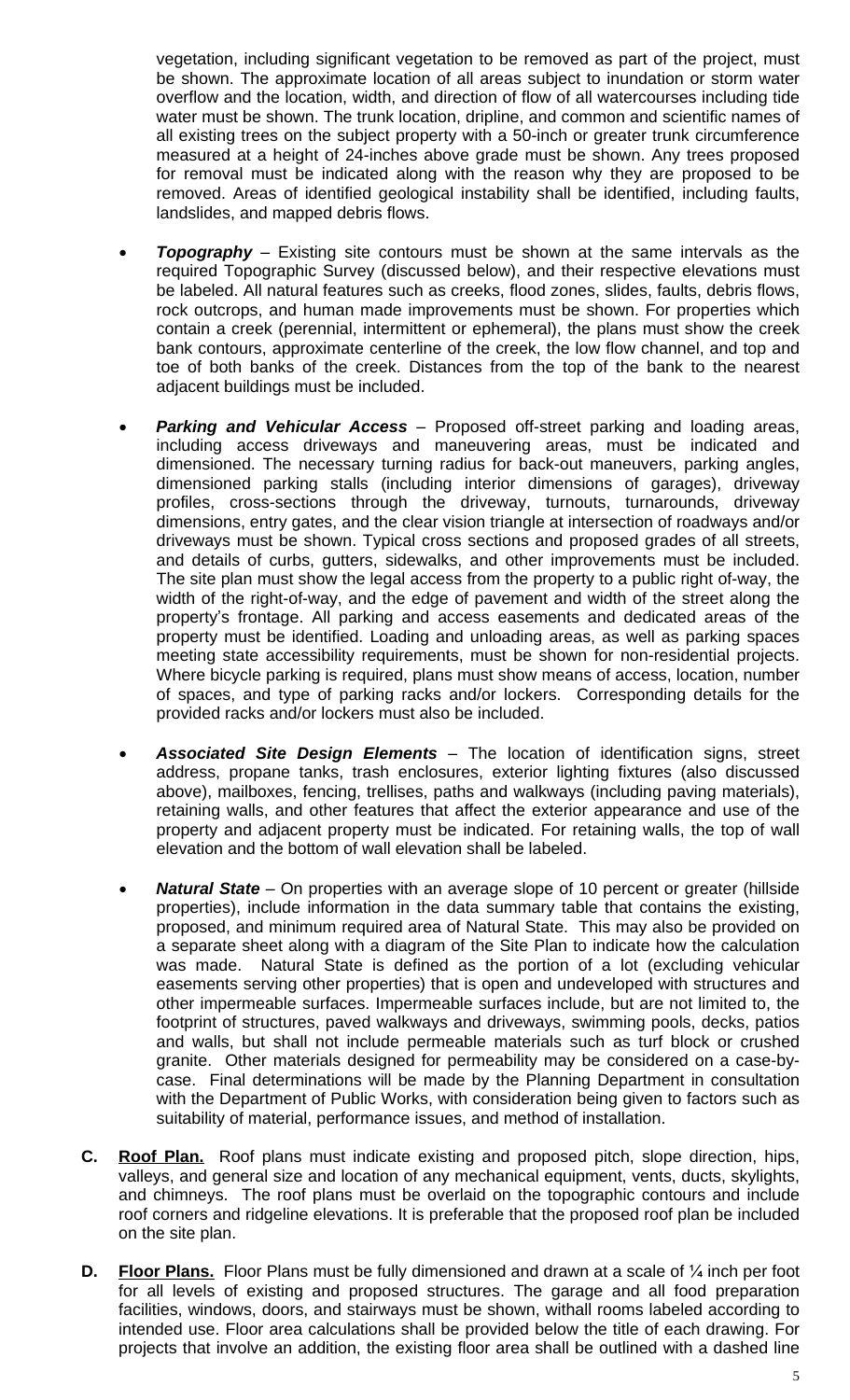and the proposed addition shall be shaded. Areas proposed for demolition shall be hatched. Floor area calculations must be based upon the dimensioned floor plans (as measured to the outside of exterior walls) and the definition of 'floor area' as contained in Section 18.08.255 (Definitions, Floor Area) of the Larkspur Municipal Code.

- **E. Building Elevations.** Building Elevations must be fully dimensioned and drawn at a scale of ¼ inch per foot for all existing and proposed structures. Drawings shall include the roof ridgeline, finished floor, and foundation line elevations based upon the same datum as the topographic information. Exterior building materials, including but not limited siding, roofing, and glazing must be indicated. All exterior lighting affixed to structures must also be shown. If additions are proposed, elevations shall clearly distinguish existing from proposed portions of the structure by including scaled dimension lines above the outline of new building facades and rooflines consistent with corresponding floor plans. The drawings should show the height of all sides of the structure in relation to the adjoining finished and natural grades, with finished and natural grade lines extending out from the edges of the building elevations.
- **F. Building Cross Sections.** Cross Sections shall be drawn through the highest portions of existing and proposed structures. Elevations, based on accurate topography consistent with the provided topographic survey, shall be indicated for finished floors, foundation lines, plate heights, roof ridge lines, and existing and finished grades. A site cross section may be required to show the relative elevations of proposed structures to adjoining roadways and impacts to surrounding properties.
- **G. Boundary and Topographic Surveys.** Boundary and Topographic Surveys must be prepared and signed by a registered civil engineer or licensed surveyor whose name, address and phone number are indicated in the Title Block. A qualified registered civil engineer is someone who was licensed prior to 1982 with a license number no higher than 33965. Boundary Surveys shall show all property lines, boundaries, rights-of-way, and easements. In addition, all natural features related to waterways and waterbodies, flood zones, slides, faults, rock outcrops, major vegetation and trees, as well as all human-made improvements must be shown. All contours shall be shown at two-foot intervals and must be based on the National American Vertical Datum (NAVD). Notes to indicate the lot area, as defined by LMC Section 18.08.380 (Definitions; Lot Area), and the average slope of the property with calculations pursuant to LMC Section 18.34.030 (Slope and Hillside Development Regulations; Average Percent of Slope) shall be included on the survey. For properties that contain a creek (perennial, intermittent or ephemeral), the plans must show the creek bank contours, approximate centerline of the creek, the low flow channel, and top and toe of both banks of the creek. For properties that contain tidally influenced waterways or waterbodies, the mean high water line must be indicated. The scale of the topographic survey must be sufficiently large to show the details of the plan clearly (preferably one inch equals 10 feet) and shall match the site plan.
- **H. Preliminary Grading Plan.** The Preliminary Grading Plan shall be prepared by a qualified civil engineer or licensed architect. The plan must clearly delineate the limits of grading and indicate existing and proposed contours and/or spot elevations across the building site, with. . existing contour shown in dashed lines and proposed contours shown in solid lines. The plan must indicate the total area of disturbance in square feet, and the total amount of proposed excavation, fill, and off-haul in cubic yards. The location of proposed deposition and borrow sites for each major element of the project must also be indicated. The grading plan shall be drawn at the same scale as the site plan. T
- **I. Preliminary Drainage Plan.** The Preliminary Drainage Plan shall be prepared by a qualified civil engineer or licensed architect. The plan must show existing and proposed drainage for the site including surface and subsurface drainage facilities, structures, driveway and other improvements, and must indicate the direction, path, and method of water dispersal for existing and proposed drainage channels or facilities. The drainage plan must indicate existing and proposed areas of impervious surfaces. Hydrologic calculations may be required to determine whether there would be any additional surface run-off resulting from the development. The drainage plan shall be drawn at the same scale as the site plan. All data including calculations of new and replacement impervious area shall be clearly shown to demonstrate whether the project is subject to MCSTOPPP (Marin County Storm Water Pollution Prevention) requirements. For projects requiring compliance to MCSTOPPP standards, a conceptual storm water treatment plan may be necessary at the design review level where inclusion of treatment facilities may affect site design and layout. For current information related to MCSTOPPP requirements, please reference the most current edition of the BASMAA Post-Construction Manual; Design Guidance for Stormwater Treatment and Control for Project in Marin, Sonoma, Napa, and Solano Counties.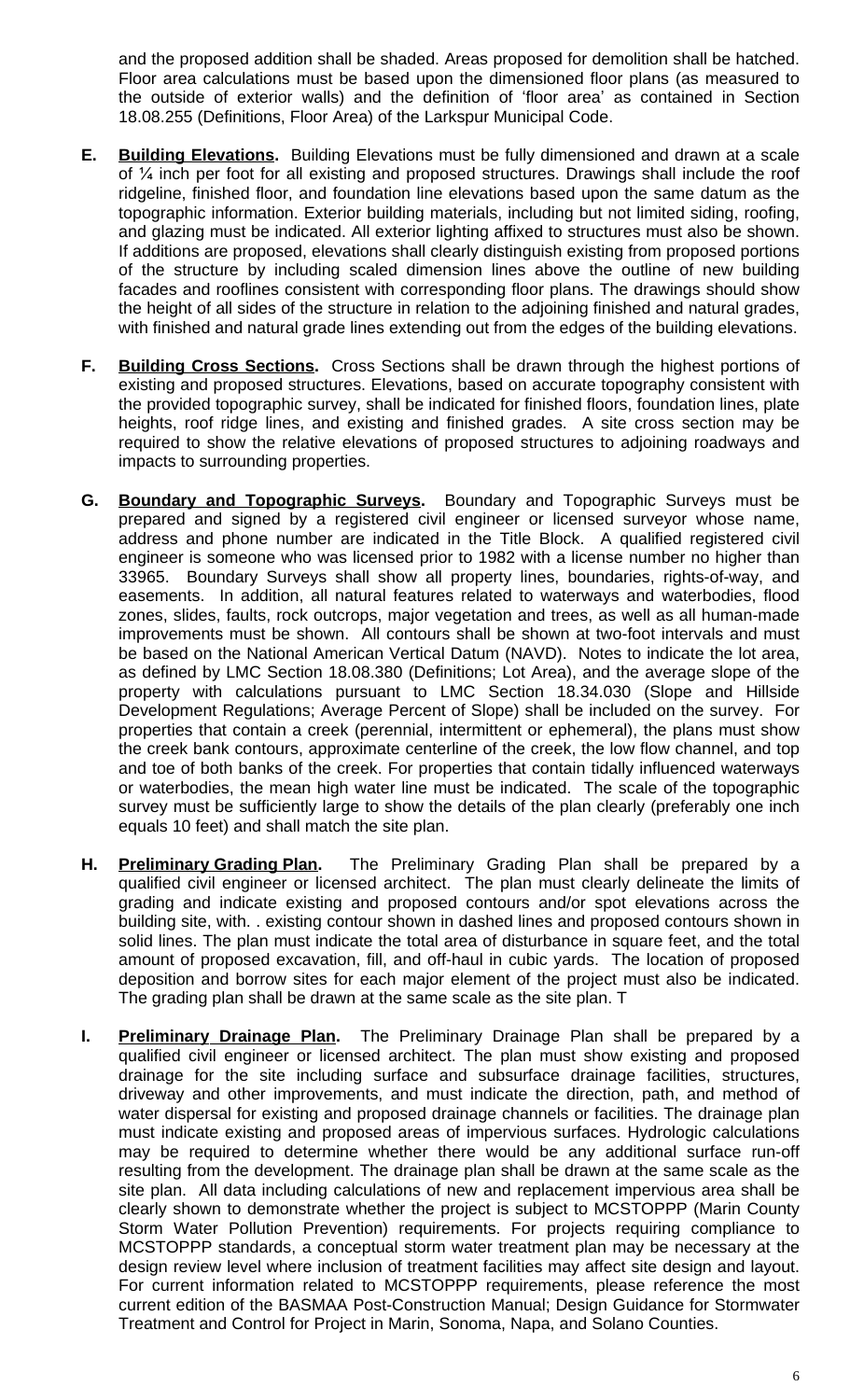- **J. Landscape Plan.** The Landscape Plan and/or Revegetation Plan must clearly depict the location of all existing and proposed trees, with dripline, and significant plantings by scientific and common names. All trees must be identified as either existing (E) or new (N). For existing trees, include the size as a measurement of circumference at 24 inches above grade, with notes to clearly identify any trees proposed for removal. For all other proposed plantings, indicate the common and scientific names, number and size of containers at the time of planting, and the estimated height at maturity. The Landscape Plan must be consistent with the provided Site Plan, and indicate the method and general location of irrigation. Include information to indicate whether the project is subject to Marin Municipal Water District's Water Conservation Ordinance requirements and, if so, include notes to indicate that the project has been design to conform to these requirements and will be subject to review and final approval by the District.
- **K. Sign Details.** Where applicable, detailed drawings of proposed signage must include scaled dimension lines with notes indicating colors, materials, and method of illumination. Detailed information related to illumination must include the types of fixtures, colors, location, and intensity. Drawings must include the details of construction for all components the signage, including method of mounting. It is recommended that a colored rendering also be provided. Applications for projects where new signs are proposed must be accompanied by a completed Supplemental Sign Application, which shall include data necessary to ensure conformance with applicable Sign regulations pursuant to LMC Chapter 18.60.
- **5. Materials and Colors Sample Board. (One copy.)** Materials and color samples must be provided on foam core or matboard with a size no greater than 8½ by 14 inches. Physical samples of all exterior materials and paint chips used in the project must be affixed to the board with identifying labels and the intended use. Where physical samples are not feasible, detailed photographs and/or brochures (glossy-true color) may be submitted. Include catalogue cut sheets of doors, windows, light fixtures, etc. on board or provide separately. All materials and colors must be noted on corresponding elevation drawings. Material boards will be retained by the City and discarded after final inspection approval.
- **6. Payment of Application Fees.** The applicant is responsible for all fees incurred during processing of the application. A deposit, based upon the most current fee schedule as modified periodically by resolution, is required at the time of initial submittal. A monthly statement will be provided to the applicant to show all fees incurred, amounts drawn from the deposit, remaining balance, and additional deposits (if necessary) to ensure that sufficient funds are on file for cost recovery. Any credit balance remaining in the account after the application process has been finalized will be returned to the applicant.

# **Detailed Description of Potential Submittal Requirements**

**7. Story Pole Plans/ Story Poles.** Story pole plans must show the locations and heights of all story poles that are necessary to clearly and accurately demonstrate the maximum heights of roof ridges and edges for all proposed structures. The plan should be prepared by the project architect, designer, civil engineer or qualified professional. Once approved by staff, the poles shall be installed for viewing by staff and decision-making bodies prior to scheduled public hearings . The schedule for installing the story poles must be coordinated with the Planning staff and should generally not be done until all other necessary items of information for the project have been submitted. Once installed, the applicant shall contact staff to make arrangements for viewing.

Story poles must be connected by orange construction netting and shall clearly and accurately demonstrate the maximum roof height and outline of the structure. The construction netting must be at least 1.5 feet wide and must be installed at the base and top of perimeter poles, and connecting the ridgeline of the poles to represent the height, mass, and bulk of the structure. The story poles must be constructed in such a manner that they will be able to withstand the elements until the end of the planning permit process. If high winds make it unsafe to install construction netting showing the roof ridges, then the tops of the poles may be painted orange, and orange tape may be substituted for the netting. Planning staff has the discretion to require that the story poles be placed or certified by a licensed surveyor or qualified civil engineer.

**8. Staking Plan.** The Staking Plan shall be prepared by the project architect, designer, civil engineer or qualified professional and the stakes shall subsequently be installed. The plan may be required to show development features such as the location of retaining walls, edges of hardscape site improvements, building footprints, driveways, parking areas/decks, swimming pools, and the limits of grading. Stakes shall be located at approximately 10- to 25-foot intervals (depending upon the scale of the development), shall be approximately 1.5 feet high, shall be painted a bright color on the top, and shall be labeled to indicate the feature that they delineate.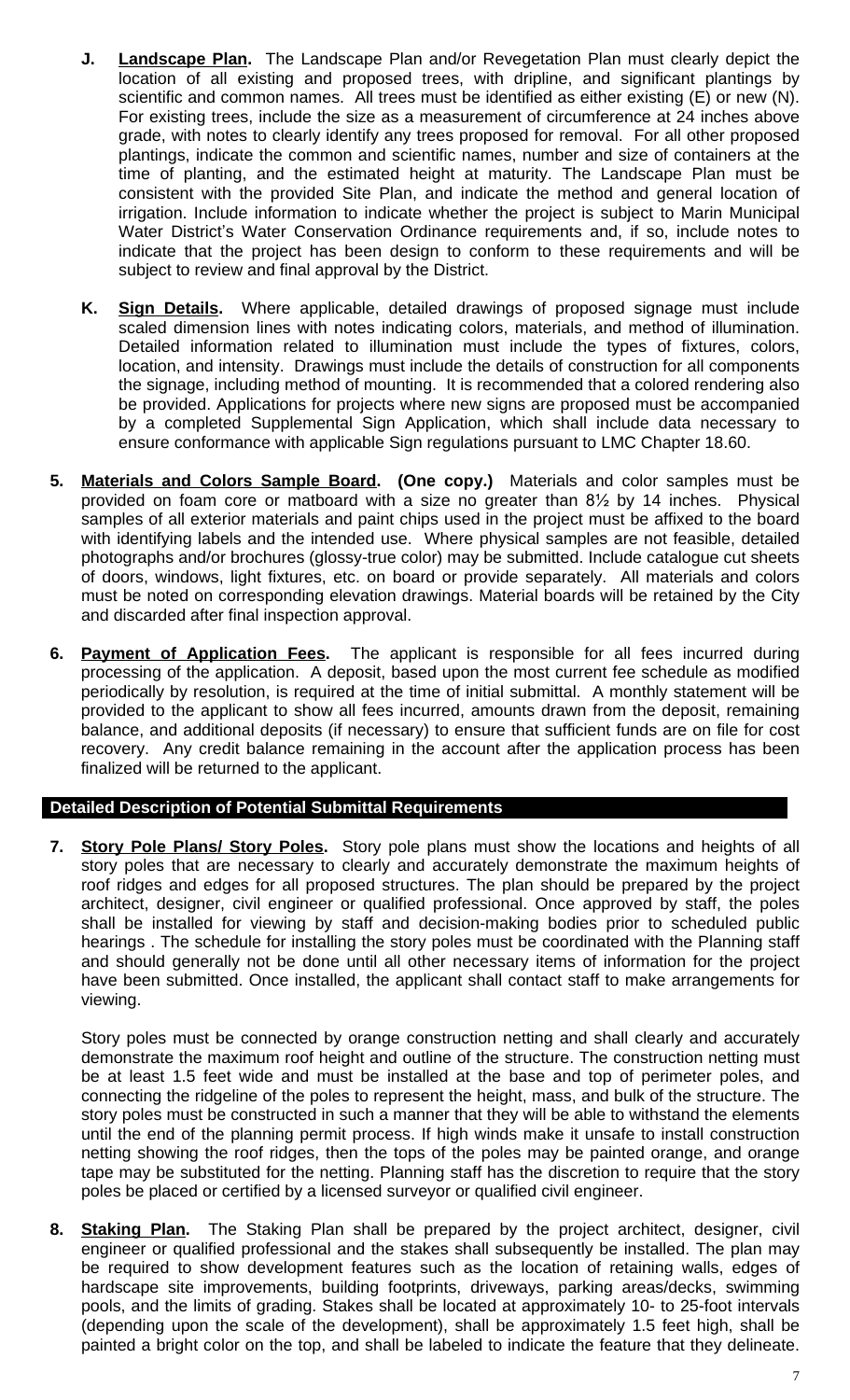Surveyor if the Elevation Certificate is intended to support an application for a Letter of Map Amendment or a Letter of Map Revision Based on Fill.

- **10. Arborist Report.** Arborist Reports must be prepared by a qualified arborist. The report shall provide an evaluation of the trees that meet the definition of a "heritage" tree in Chapter 12.16 of the Larkspur Municipal Code, which could potentially be affected by the development. The arborist's report shall, at a minimum, indicate the health of trees with driplines that fall within the area of the project site, and evaluate any adverse effects to the trees that could potentially occur as a result of the project. Specifically, the report shall recommend appropriate Tree Protection Zones for trees that would remain on the property and appropriate locations for replacement trees to be planted. If the report finds that the project could result in a significant impact, then a further evaluation of potential mitigation measures may be required. The report shall also [indicate](http://www.fema.gov/media-library/assets/documents/160?id=1383) whether there are exotic and/or pyrophytic trees that may be invasive or present a hazard to life and property. The arborist's report is subject to peer review at the Director's discretion.
- **11. Stormwater Control Plan.** For projects subject to MCSTOPPP requirements, a storm water control plan shall be prepared by a registered civil engineer, licensed architect, or licensed landscape architect. For detailed guidance on how to prepare the Stormwater Control Plan, please refer to the publication entitled, "Guidance for Applicants: Stormwater Quality Manual for Development Projects in Marin County." This publication is available at the Planning Services Counter and at www.mcstoppp.org (please refer to the Marin County Stormwater Pollution Prevention Program's [MCSTOPPP] website under "Resources for New Development"). A Stormwater Control Plan template is available on the webpage as well. A preliminary Operations and Maintenance Plan for the Stormwater Control Plan may also be required at the discretion of the Public Works Director.
- **12. Preliminary Geotechnical Report.** Geotechnical reports must be prepared by a certified engineering geologist, a soil engineer, a geotechnical engineer, or a civil engineer practicing within the area of his or her competence. The report shall include a list of resource materials reviewed, logs of borings/test pits in the area of the proposed improvements, laboratory test results, and identification of any geologic hazards that could affect the development including but not limited to faulting, seismic shaking, slope instability (on- or off-site), liquefaction, and lateral spreading. The engineer shall provide conclusions and recommendations for excavation and grading, foundations, slabs on grade, site drainage, and subsequent plan review, site observation and testing during construction, as necessary to reduce the risk of any identified hazards to acceptable levels. The term geotechnical report may encompass documents referred to as soils report, soil investigation report, soils stability report, preliminary soils report, and other similar terms.

The preliminary geotechnical report may be divided into two parts:

- **A. Soils reconnaissance.** The soils reconnaissance shall include a complete description of the site based on a field investigation of soils matters. The soils matters reviewed shall include stability, erosion, settlement, feasibility of construction of the proposed improvements, description of soils related hazards and problems and proposed methods of eliminating or reducing these hazards and problems.
- **B. Final soils investigation and report.** This investigation and report shall include a field investigation and laboratory tests with detailed information and recommendations relative to all aspects of grading, filling and other earthwork, foundation design, pavement design and subsurface drainage. The report shall also recommend any required corrective action for the purpose of preventing structural damages to the development. Further, the report shall recommend any special precautions required for erosion control, and the prevention of sedimentation or damage to off-site property.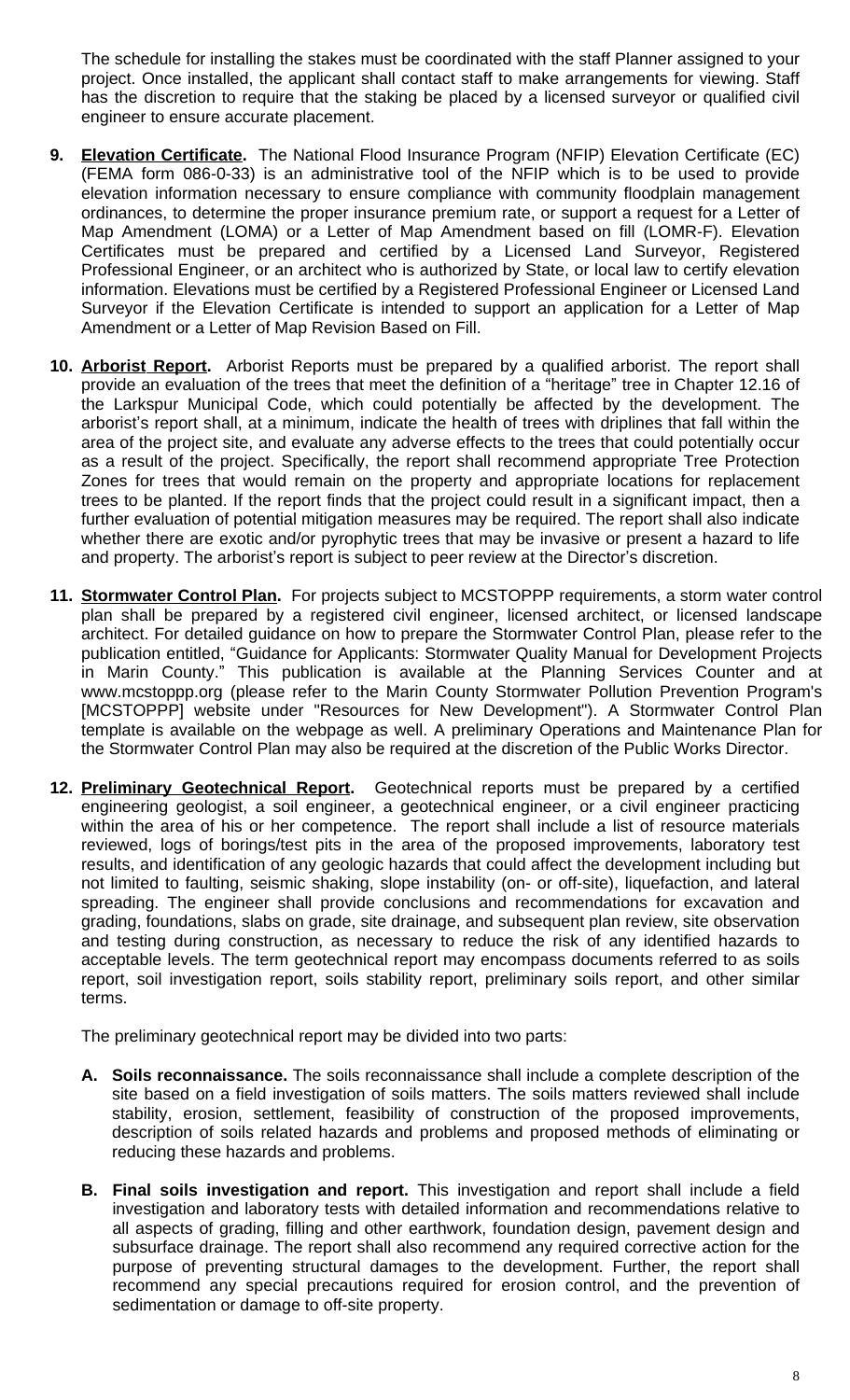- **13. Preliminary Utility Plan.** Utilities must be clearly shown on the required Site plan or on a separate Utility Plan prepared by a qualified architect or civil engineer. The plan shall indicate the location of all public and private utility connections and methods of extension (overhead or underground). Existing and proposed utility meters, including new and replaced meters should be also be clearly shown. Specifications including pipe size, slope, material (of both private lines and public lines to be connected to) and invert/grate/cover elevations may be required. The plan must also include the adjacent street right-of-way, with all improvements clearly labeled and drawn to scale.
- **14. Construction Management Plan.** Construction Management Plans shall contain a number of components related to development activities, including the following:
	- **A.** A site plan showing areas where grading and construction will take place, soils will be stockpiled, laydown areas for building materials, staging of all construction vehicles and equipment and debris boxes, parking for construction workers, and temporary facilities such as portable toilets, construction signs, temporary areas for secure storage and construction trailers will be located. The location of power generators or temporary power poles shall also be shown.
	- **B.** Excavation and disposal methods and equipment to be used
	- **C.** Truck loading/concrete dispensing location and anticipated traffic impacts, and traffic control measures
	- **D.** Site Access Location (Plan should indicate how large equipment/vehicles will enter constrained or otherwise challenged areas).
	- **E.** Dust reduction consistent with the Bay Air Quality Management District's basic control measures.
	- **F.** An erosion control and/or storm water pollution prevention plan, as required by the Department of Public Works. For phased projects that will result in any bare or stripped areas for any extended period of time, a temporary erosion and sediment control plan will be required.
	- **G.** A traffic control plan, as required by the Department of Public Works.
	- **H.** The location and design of tree protection fencing and any other fencing necessary to provide environmental safeguards during construction.
	- **I.** Construction phasing and the timing including anticipated month of when the various components of construction will occur, such as grading, tree and vegetation removal, loud external noise-making work, quiet interior work or finish work, and utilities installation.
	- **J.** Additional information deem necessary at the discretion of the Public Works and/or Planning and Building Department Directors to ensure the health, safety and welfare of persons residing in or working in the proposed structures or in developments adjacent to the proposed project.
- **15. Renderings.** Applicants have the option to include a rendering in their plan set. A photosimulation (below) is a more accurate representation of the proposal and may be requested to assess potential visual impacts resulting from a development proposal.
- **16. Photosimulations.** Photo-simulations of the proposed project shall be prepared by a qualified professional or firm that is acceptable to the City. The photo-simulations shall be based on a Digital Terrain Model that accurately reflects the existing and proposed grades and shall show the mass of the proposed residence and the location of the proposed driveway. A "normal" camera lens (42 to 50 millimeter, corrected for any deviations resulting from digital sensor size) shall be used for the underlying images, and the representations of the proposed development shall be overlain to scale on the images.

Two photo-simulations shall be prepared for each vantage point required and approved by the Planning Department to show the impact of the development without any proposed landscaping and also to show the impact of the development with the proposed landscaping (assuming five years of average growth). The applicant shall submit documentation providing information on the scope of work, the location of the proposed vantage points, the time that photographs would be taken, and the firm chosen for the project for planning staff's review and approval prior to the analysis being initiated. The photo-simulations are subject to peer review at the Director's discretion.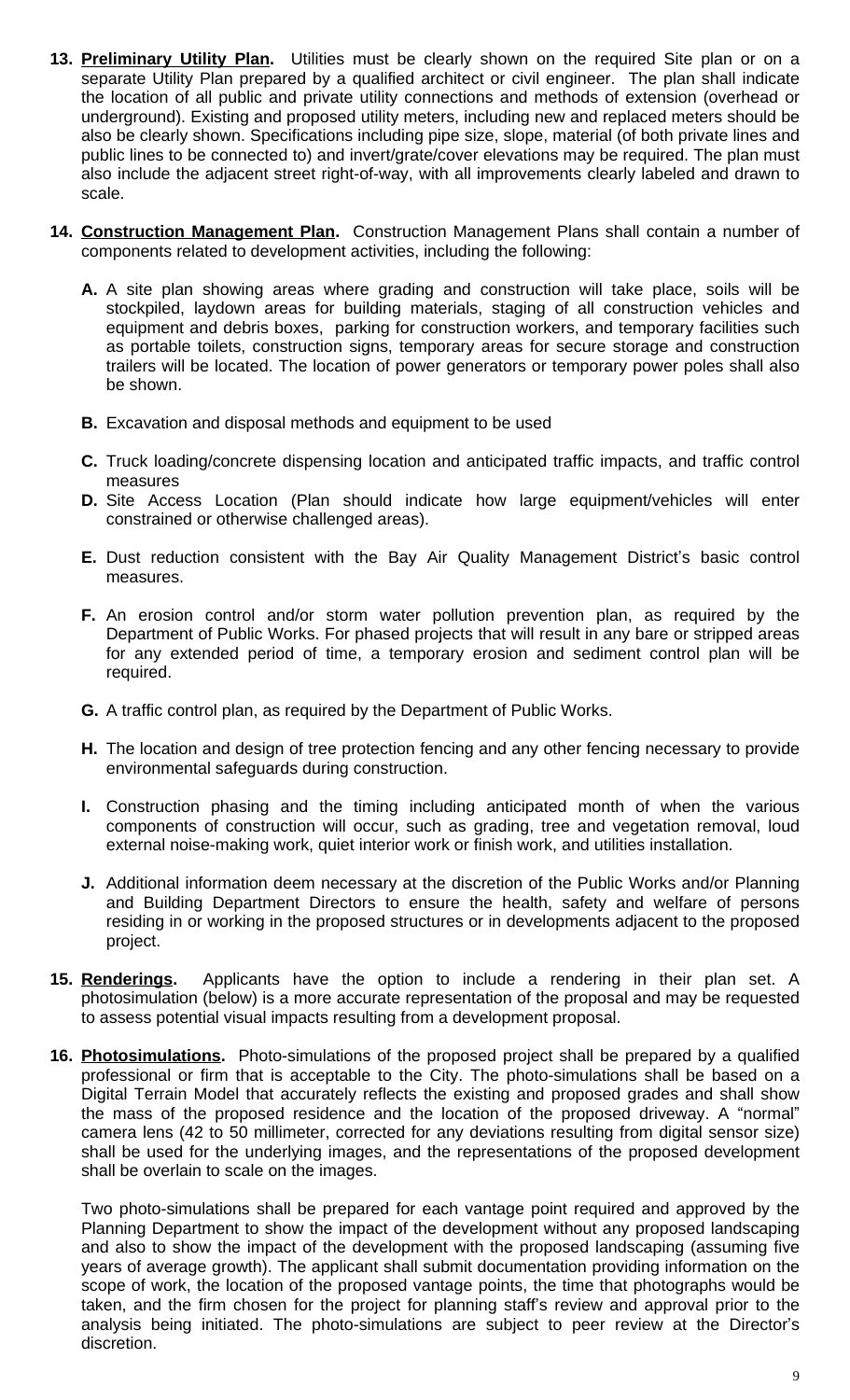- **17. Acoustical Study.** The Acoustical Study shall be prepared by a qualified acoustical engineer. The study shall quantify the maximum noise levels that would affect the project and noise levels that would result from the proposed operation of the project or any noise generators. The noise shall be quantified using standard acoustical engineering methods and shall indicate the time of day, duration, and regularity of the noise for regular operations and special events resulting from a project. Measurements shall be taken to demonstrate exterior noise levels at property lines and/or interior noise levels within neighboring apartments, condominiums, townhouses or duplexs in the same building, as appropriate, in conformance with Larkspur Municipal Code Chapter 9.54 Noise Control Regulations.
- **18. Historic Study.** Historical studies shall be prepared by a qualified architectural historian. At a minimum, the historical study shall assess whether the location of the project site and/or existing structures on the project site could be considered a significant historical resource. The report should evaluate the project based on City policies regarding historical significance. If the study finds that a structure or location is a significant historical resource, a further evaluation of potential preservation measures may be required. The historical study is subject to peer review at the Director's discretion.
- **19. Shadow Study.** Provided Shadow or Solar Studies must meets the following requirements.
	- **A.** Provide diagrams showing shadows cast by the project prior to construction and after construction. Indicate shadows for each of three times of day (2 hours after sunrise, noon, and 2 hours before sunset ). Calculate shadows for three times of year – the summer and winter solstices, and the application date (or  $+/-1$  week of submittal date).
	- **B.** Include a photo of the structures to be affected showing the existing shadows at the application date (or there about) to corroborate the accuracy of the shadow study.
	- **C.** Overlay (in the same diagram) the existing shadows and those projected for the proposed structure, for each scenario required in #1 above, indicating clearly the incremental shadow due to the proposed project.
	- **D.** Show all structures that the shadows from the proposed project will hit. Indicate in writing that all buildings being shadowed are shown on the diagram.
	- **E.** If a shadow (existing or future) hits the wall of an adjacent structure, (1) show where existing shadow hits the wall, and (2) indicate locations of windows on walls affected.
	- **F.** If increased shadowing caused by the proposed project would affect any windows on residential buildings, then indicate the use of those windows (garage, bedroom, bathroom, living room, etc.
- **20. Archaeology Report.** Archaeology reports shall be prepared by a qualified and State registered professional archaeologist. At a minimum, the archaeology report shall be based on a field survey and records search, and shall indicate whether there is evidence of archaeological resources on or in close proximity to the project site and evaluate the project's potential impacts to those resources. If the report finds that the project could result in a significant impact, then a further evaluation of potential mitigation measures may be required. The archaeology report is subject to peer review at the Director's discretion.
- **21. Transportation/ Traffic Study.** Please refer to Circulation Assessment/Traffic Study (30) below.
- **22. Transportation Management Plan.** Transportation Management Plan (TMP) must addresses all modes of transportation as well as parking for the proposed project and shall be prepared by a qualified traffic engineer or traffic planner. The TMP shall provide objectives and strategies for normal operations as well as special events, and show improvements that would be necessary to achieve these objectives and strategies. The TMP shall provide details for traffic management including methods such as using single-occupancy vehicles, bicycles, pedestrian travel, school buses, public transit, and car-pooling. Quantifiable rates of the different methods shall be provided for both regular activities and special events. Pick-up and drop-off locations and routes for all vehicular travel shall be identified. Pick-up and drop-off times shall also be identified and coordinated with regular and special event schedules. Staff activities regarding traffic and parking management shall be described. Detailed requests for any waivers of standard requirements necessary shall be requested with adequate material to support the request.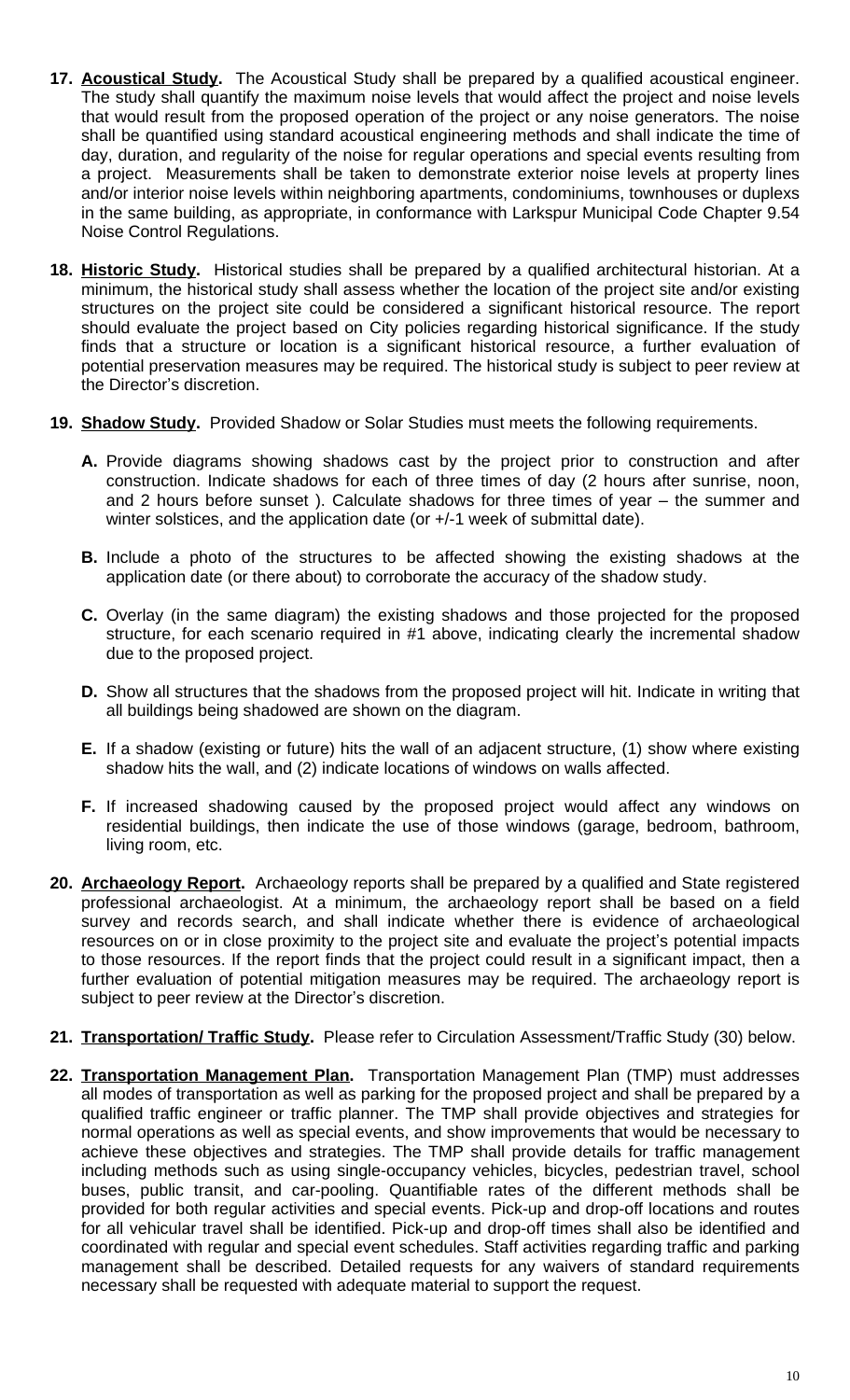- **23. Photometric Study.** A photometric study showing existing and proposed ground-level lighting intensity in footcandles for the subject property, and immediately adjacent surrounding properties that would be affected by on-site lighting shall be prepared by a lighting expert.
- **24. Biological Assessment.** The biological site assessment must be prepared by a qualified biologist and provide evidence regarding the presence of sensitive biological resources, determine the property's habitat value relative to any special status species, and provide conclusions regarding how the project may affect those resources. Stream channels, tops of banks, and edges of riparian vegetation must be clearly mapped. In addition, the biological site assessment shall evaluate the habitat value of any watercourses adjacent to the proposed project, and whether the project would result in adverse effects to the riparian vegetation surrounding the watercourse or the water quality of the watercourse. If there are wetlands adjacent to the project, then a wetland delineation shall be submitted, and the boundary of any riparian vegetation shall be clearly identified in the report. The report shall also indicate whether there are any exotic species of plants on the site and whether any species are invasive.

If the report finds that the project could result in a significant impact, then further evaluation of potential mitigation measures may be required. The biological assessment is subject to peer review at the Director's discretion. In those cases when a biological site assessment is required, the Director reserves the right to directly hire a biologist of the Planning Department's choice. The cost of the contract and the Division's standard contract administration fee shall be the responsibility of the applicant.

- **25. Hydrological Report.** Hydrological reports shall be prepared by a qualified hydrologist, geomorphologist, or engineer. The hydrological report shall provide calculations of pre-project and post-project amounts of storm water runoff. Further, the report shall assess whether the proposed project would increase the likelihood of downstream erosion, channel instability or flooding in the area, or other potentially significant impacts to the environment. If the study finds that the project could result in a significant impact, then a further evaluation of potential mitigation measures may be required. The hydrology report may be subject to peer review at the Director's discretion.
- **26. Defensible Space Plan.** See Vegetation Management Plan (VMP), below.
- **27. Constraints Map.** The Composite Constraints map must show the proposed site boundaries and contour lines, and improvements, overlain by environmental constraints and adequate buffers surrounding significant environmental features. The map shall be prepared by the project architect or civil engineer in consultation with other technical specialists working on the project. Buffers shall be based on applicable policies and regulations, where appropriate, and on the environmental studies required for the application. Buffers shall be accurately mapped and may include, but are not limited to Tree Protection Zones, Wetland Conservation Areas, Stream Conservation areas, Ridgeland and Upland Greenbelt Areas, flood zones, geologically unstable or otherwise hazardous areas, and adequate distances from special status species or hazardous areas. Appropriate Tree Protection Zones may be determined by an arborist, or an assumed distance of one foot diameter per each inch of trunk diameter at breast height may be used.
- **28. Affordable Housing Plan.** For development applications of five or more housing units, or subdivisions of two or more parcels where five or more additional housing units could be developed, an Affordable Housing Plan must be provided and shall include the following information:
	- **A.** Number, affordability level, unit type, tenure, number of bedrooms, location, size, and design of all inclusionary units;
	- **B.** Construction schedule and phasing of inclusionary units in relation to market-rate units;
	- **C.** Provisions for income certification and screening of potential purchasers and/or renters of inclusionary units, resale control mechanisms, and ongoing monitoring and administration;
	- **D.** Any incentive requested pursuant to Chapter 18.26 (Residential Density Bonus, Concessions, And Incentives), including the additional information specified in that Chapter; and
	- **E.** Such additional information as may be required by the Director to ensure conformance of the project with The City of Larkspur's affordable housing requirements and the General Plan.
- **29. Operational Characteristics for Use.** For projects subject to Conditional Use Permit approval, information related to the proposed use of the property must be provided by the applicant and/or business owner, including but not limited to the following items:
	- **A.** The maximum number of staff on site at any one time.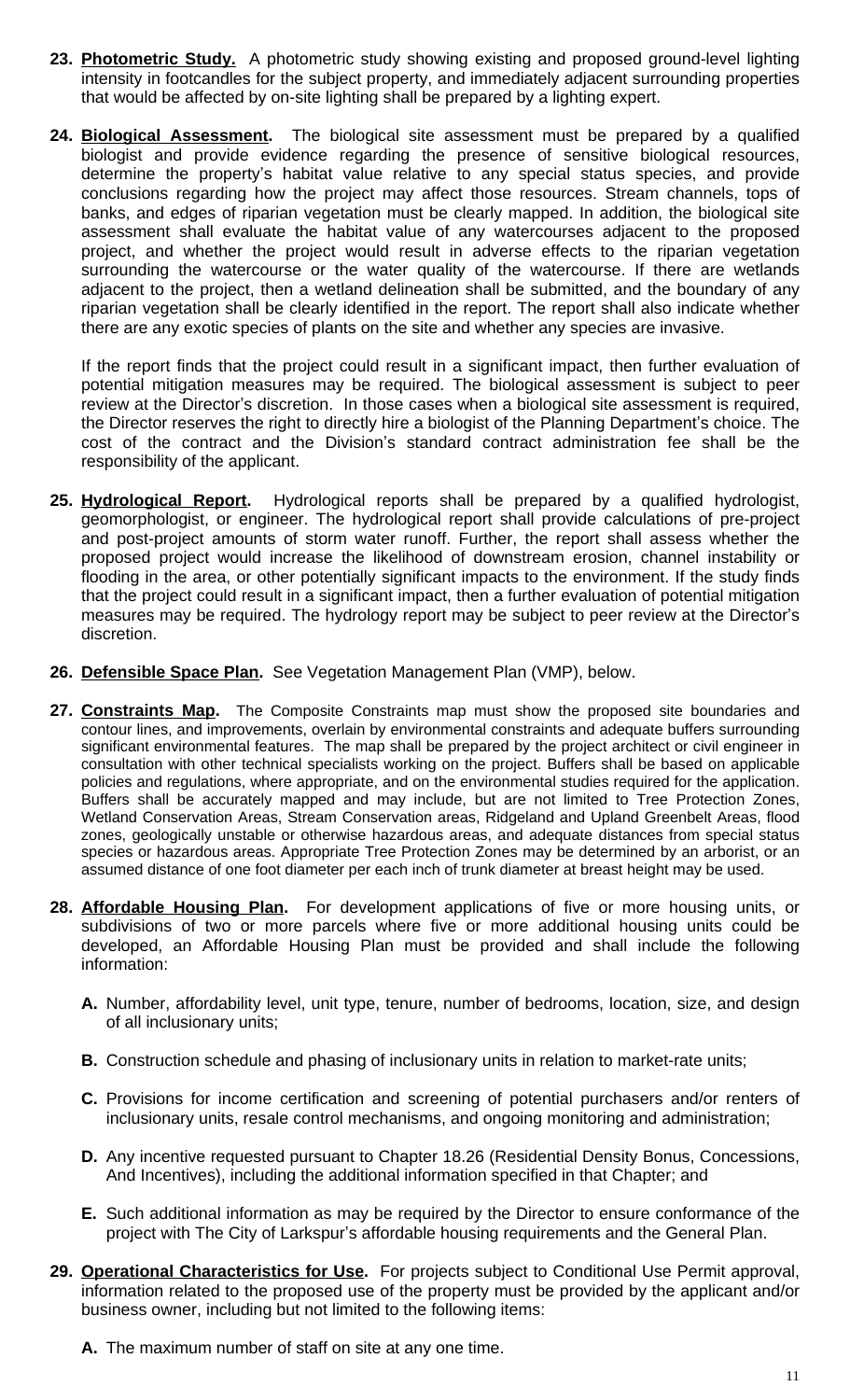- **B.** The hours of operation, including hours open to the public as well as hours closed to the public where operations are taking place that could affect exterior lighting, noise, odors, traffic, or parking.
- **C.** Projected peak hours of operation, with the total number of staff, customers and other visitors on the site indicated.
- **D.** The schedule and projected peak hours of operation for special events, with maximum number of staff, customers, and visitors that would be in attendance.
- **E.** The schedule and nature of expected deliveries to the site.
- **F.** Anticipated Noise levels for operation of the proposed use, specifying the source and location of noise generating equipment and/or activities and specifications for the noise generating equipment and any sound attenuating devises and/or methods that would be employed.
- **G.** The path of travel for pedestrians and vehicles at the site.
- **30. Circulation Assessment/ Traffic Study.** The Circulation Assessment/ Traffic Study must be prepared by a qualified Traffic Engineer and found to be complete and in compliance with professional standards for such reports by the City's Traffic Consultant. The Planning Commission may request clarification or expansion of any of the material that is submitted. When a traffic study is required in conjunction with environmental review documents mandated by the California Environmental Quality Act, such study shall be prepared by or under the authority of the City. The study shall include, but not be limited to, the following:
	- **A.** A description of the project and the existing traffic and circulation setting;
	- **B.** For the intersections and roadway segments identified in subsection C, an assessment shall be made of:
		- Daily traffic volumes including existing traffic, existing traffic plus projected traffic, and existing traffic plus projected traffic plus project traffic.
		- AM and PM peak hour traffic volumes including existing traffic, existing traffic plus projected traffic, and existing traffic plus projected traffic plus project traffic.
		- For intersections, the AM and PM peak hour level of service and capacity analysis.
	- **C.** For development projects where there is an existing use on the project site the study shall determine the actual existing trip generation for the site and shall also determine the average existing trip generation for the site using the trips rates from the ITE "Trip Generation Manual" or, should the existing use of the site not be included in the ITE manual, using trip generation rates as recommended by the City Traffic Engineer.
	- **D.** For development projects north of Corte Madera Creek where there is an existing use on the project site and where the projected trip generation would exceed the average p.m. peak hour trip generation, the traffic study shall include trip mitigation measures, such as Transportation Systems Management (TSM), which would describe how future project trip generation could be managed so that it would be no greater than the average p.m. peak hour trip generation at the project site. The traffic study and trip generation mitigation measures shall apply to minimize the traffic impacts to the extent feasible, but an exception to the "no greater than the average existing p.m. peak hour trip generation at the project site" shall be considered for the residential portion of development projects where either:
		- No less than fifteen percent of units are dedicated to very low-income housing and ten percent to low-income housing and twenty-five percent to moderate-income housing; or
		- Fifty percent of units are dedicated to senior/disabled housing.
	- **E.** Projections of future levels of service shall be conducted assuming existing roadway geometrics and also accounting for those traffic and circulation system improvements as shown on the programmed transportation system improvements list.
	- **F.** The report shall be appended with the total listings of traffic counts and the intersection capacity worksheets.